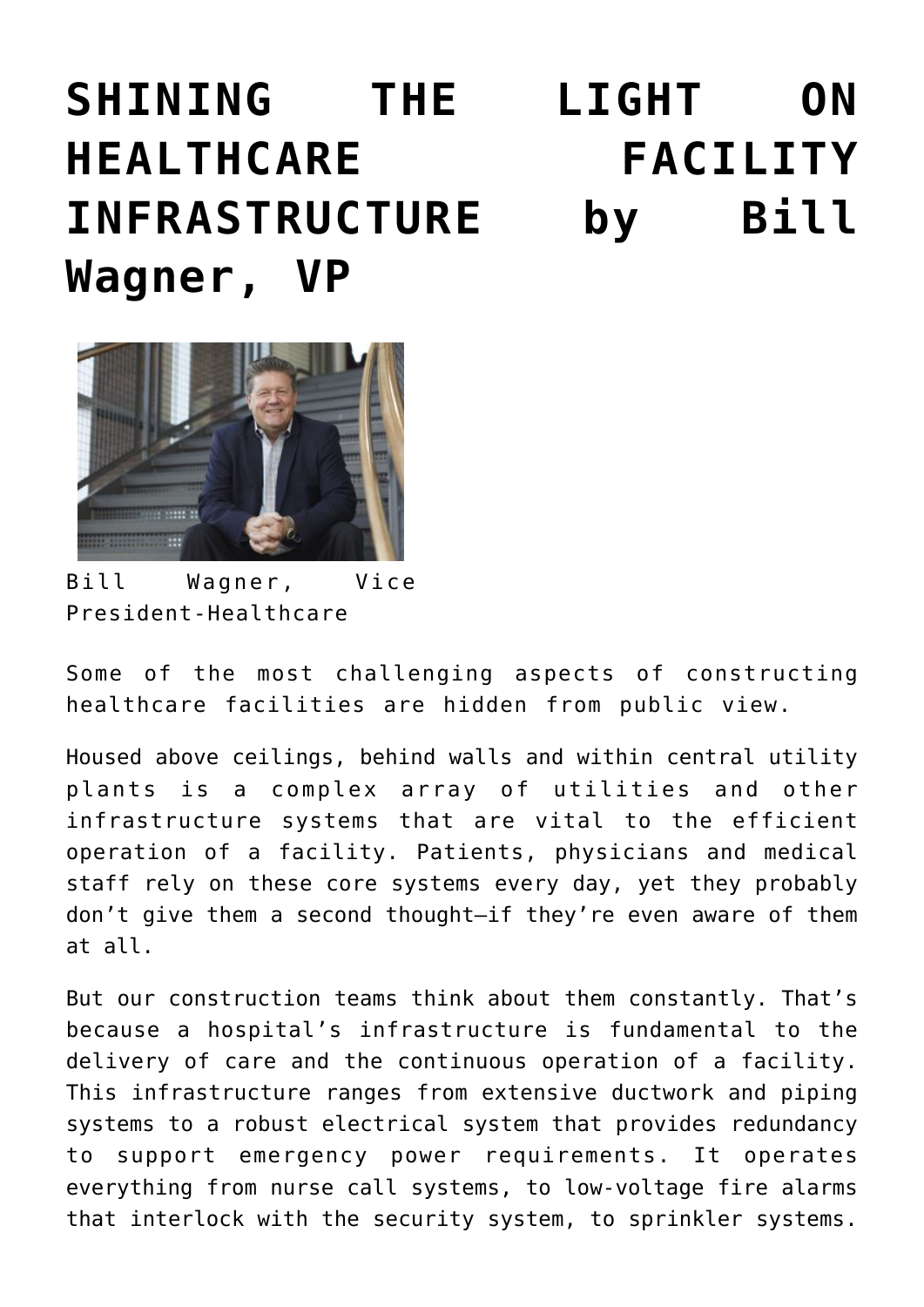And today's patient rooms, ORs and imaging rooms rely on considerable power, gases and data to support advanced equipment and technology, including robotics and other innovations.

Building information modeling (BIM) plays a key role in constructing healthcare infrastructure. As construction manager, we have the opportunity to work alongside specialty contractors to ensure that all the details within the model are well coordinated before construction even begins. We also make sure that all equipment is accessible so the facilities staff can conduct ongoing maintenance after the space is occupied.

For hospital expansion projects, we have the additional challenge of maintaining the existing facility's continuous operation with minimal disruption. Pre-planning is essential to ensure the schedule is precisely coordinated to sustain the continuum of care for patients and maintain optimal safety throughout the project. Pre-planning can include flow, maintaining all essential life/safety systems, shut-down and system tie-ins.

Sometimes, prefabrication of components is an efficient solution, particularly within constrained spaces and sites. When parts are fabricated in a controlled machine-shop environment, they can be installed more quickly, safely and cost effectively than traditional construction.

Our S. M. Wilson team has extensive experience in constructing and relocating healthcare infrastructure. We've completed \$1.5 billion in healthcare projects on more than 30 campuses throughout the U.S.

A few recent assignments include:

The new 11-story **BJC Institute of Health at Washington University School of Medicine** in St. Louis involved extensive MEP relocations and connections to campus services on the